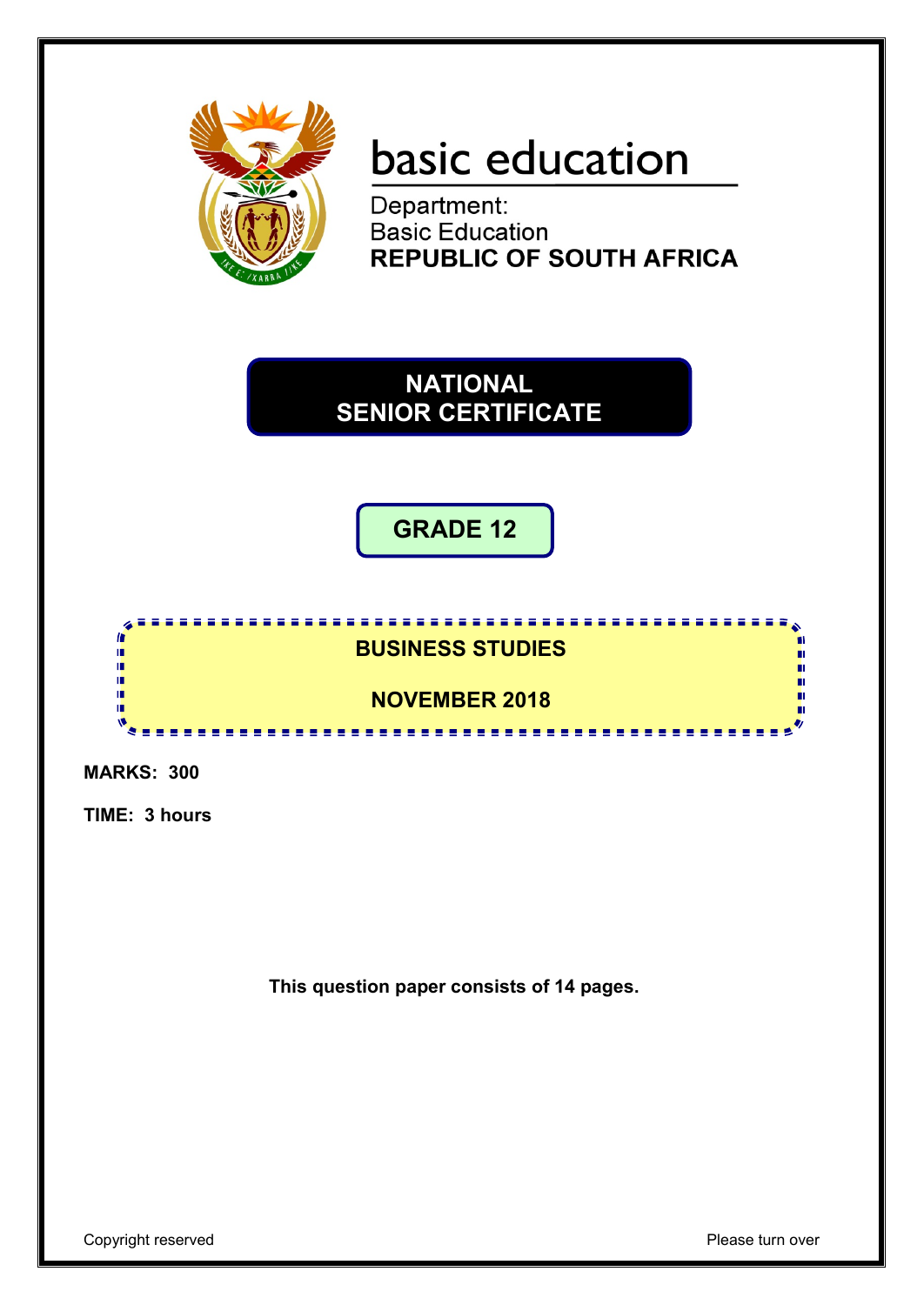# **INSTRUCTIONS AND INFORMATION**

Read the following instructions carefully before answering the questions.

1. This question paper consists of THREE sections and covers all FOUR main topics.

| SECTION A: COMPULSORY                                   |
|---------------------------------------------------------|
| SECTION B: Consists of FIVE questions                   |
| Answer any THREE of the five questions in this section. |
| SECTION C: Consists of FOUR questions                   |
| Answer any TWO of the four questions in this section.   |

- 2. Read the instructions for each question carefully and take particular note of what is required.
- 3. Number the answers correctly according to the numbering system used in this question paper. NO marks will be awarded for answers that are numbered incorrectly.
- 4. Except where other instructions are given, answers must be in full sentences.
- 5. Use the mark allocation and nature of each question to determine the length and depth of an answer.
- 6. Use the table below as a guide for mark and time allocation when answering each question.

| <b>SECTION</b>                                   | <b>QUESTION</b> | <b>MARKS</b> | <b>TIME</b><br>(minutes) |
|--------------------------------------------------|-----------------|--------------|--------------------------|
| A: Objective-type questions<br><b>COMPULSORY</b> | 1               | 40           | 30                       |
| <b>B:</b> FIVE direct/indirect-type              | $\mathbf 2$     | 60           | 30                       |
| questions                                        | 3               | 60           | 30                       |
| <b>CHOICE:</b>                                   | 4               | 60           | 30                       |
| <b>Answer any THREE.</b>                         | 5               | 60           | 30                       |
|                                                  | 6               | 60           | 30                       |
|                                                  |                 |              |                          |
| C: FOUR essay-type                               | 7               | 40           | 30                       |
| questions                                        | 8               | 40           | 30                       |
| <b>CHOICE:</b>                                   | 9               | 40           | 30                       |
| Answer any TWO.                                  | 10              | 40           | 30                       |
| TOTAL                                            |                 | 300          | 180                      |

- 7. Begin the answer to EACH question on a NEW page, e.g. QUESTION 1 new page, QUESTION 2 – new page, etc.
- 8. You may use a non-programmable calculator.
- 9. Write neatly and legibly.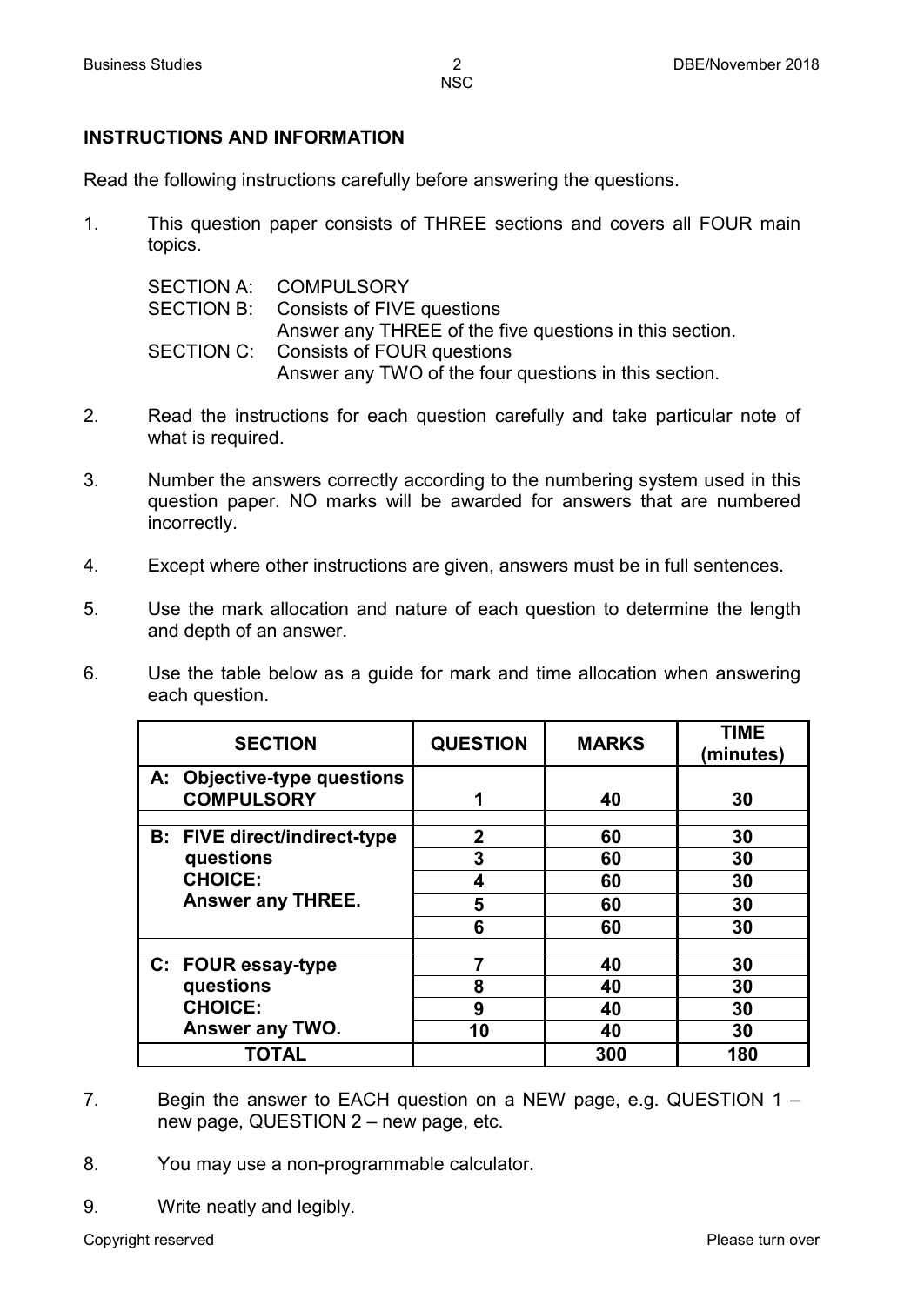# **SECTION A (COMPULSORY)**

# **QUESTION 1**

- 1.1 Various options are provided as possible answers to the following questions. Choose the answer and write only the letter (A–D) next to the question numbers (1.1.1 to 1.1.10) in the ANSWER BOOK, e.g. 1.1.11 D.
	- 1.1.1 This Act protects employers from a financial burden should employees be involved in an accident at the workplace:
		- A Consumer Protection Act, 2008 (Act 68 of 2008)
		- B Skills Development Act (SDA), 1998 (Act 97 of 1998)
		- C Compensation for Occupational Injuries and Diseases Act (COIDA), 1997 (Act 61 of 1997)
		- D Labour Relations Act (LRA), 1995 (Act 66 of 1995)
	- 1.1.2 It was easy for Dada Fish & Chips to acquire a trading licence. This refers to the … as an element of Porter's Five Forces.
		- A power of suppliers
		- B threat of substitution/substitutes
		- C power of buyers
		- D threats/barriers for new entrants to the market
	- 1.1.3 John, a vegetable farmer, implemented the ... integration strategy when he bought the fruit and vegetable stall that sells his products.
		- A backward
		- B forward
		- C intensive
		- D horizontal
	- 1.1.4 This form of ownership is established by a group of people who agree to work together for their mutual economic benefit:
		- A Cooperative
		- B Close corporation
		- C Personal-liability company
		- D Private company
	- 1.1.5 The amount that the insured must pay when a claim is lodged:
		- A Excess
		- B Premium
		- C Book value
		- D Interest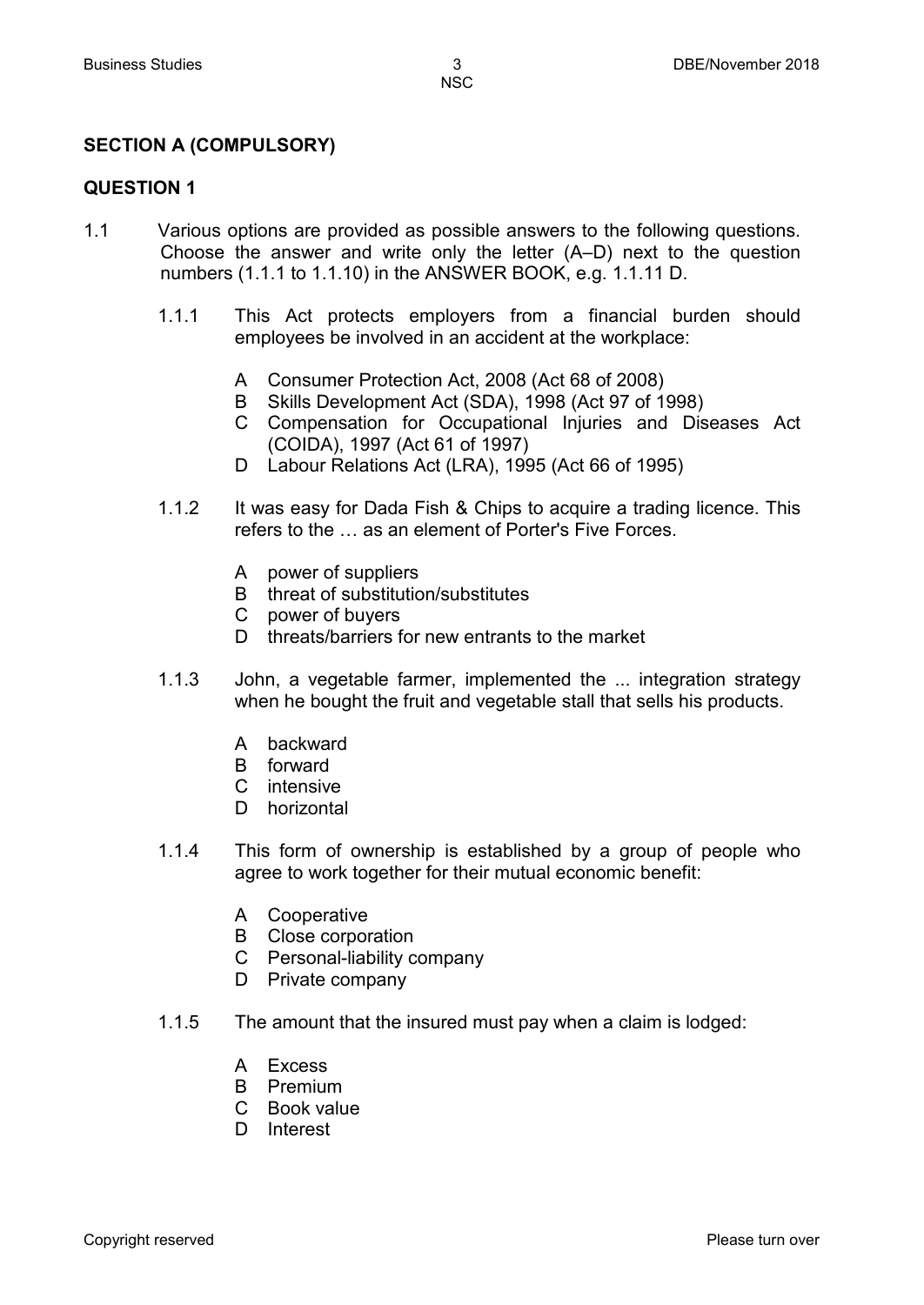- 1.1.6 A/An ... leader ensures that employees follow strict rules and procedures when performing their tasks.
	- A bureaucratic
	- B democratic
	- C autocratic
	- D laissez-faire/free-reign
- 1.1.7 Team dynamic theories help businesses to …
	- A allocate tasks to team members with similar personalities.
	- B allocate tasks according to the role of each team member.
	- C establish good relationships with teams.
	- D promote individual satisfaction.
- 1.1.8 A King Code principle that requires companies to have their financial statements audited regularly:
	- A Profitability
	- B Responsibility
	- C Sustainability
	- D Transparency
- 1.1.9 A small group of voluntary workers that meets regularly to discuss quality-related matters in the workplace:
	- A Quality circles
	- B Shop stewards
	- C Quality managers
	- D Employee representatives
- 1.1.10 Gerald lost his job at Green Industries, therefore he is entitled to claim from the … Fund.
	- A Road Accident
	- B Compensation
	- C Medical Aid
	- D Unemployment Insurance (10 x 2) (20)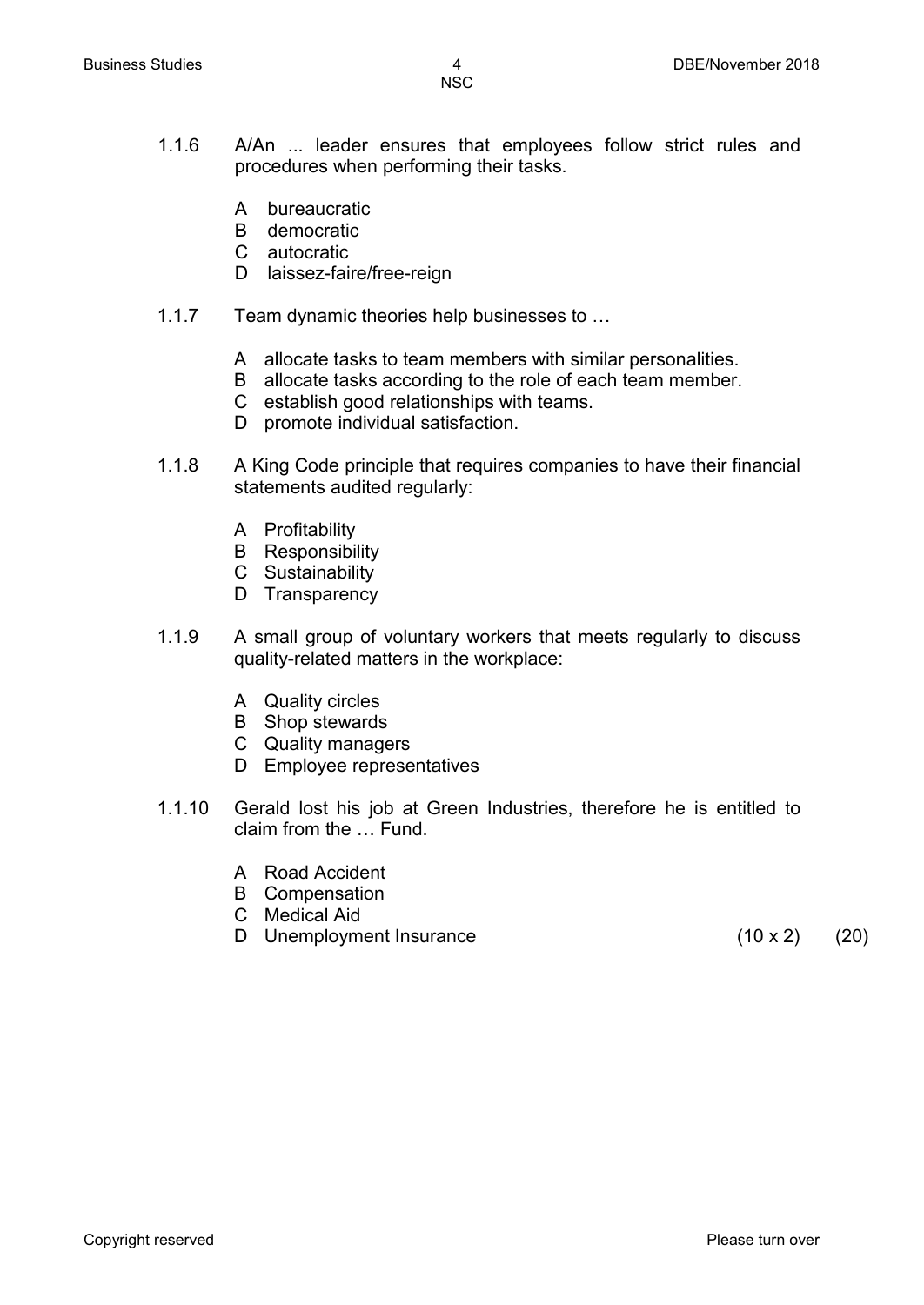1.2 Complete the following statements by using the words provided in the list below. Write only the word(s) next to the question numbers (1.2.1 to 1.2.5) in the ANSWER BOOK.

|       | dismissed; compulsory; liability policies; language;<br>business plan; race; retrenched; strategy; fringe; retirement annuities |      |
|-------|---------------------------------------------------------------------------------------------------------------------------------|------|
| 1.2.1 | A  is the plan of action used by businesses to solve challenges.                                                                |      |
| 1.2.2 | An investor can only withdraw money from  when he/she reaches<br>a certain age.                                                 |      |
| 1.2.3 | A business that appoints an interpreter for meetings is addressing<br>as a diversity issue.                                     |      |
| 1.2.4 | Econ Traders offer housing allowances as a  benefit to attract new<br>employees.                                                |      |
| 1.2.5 | Tim's employment contract was not renewed<br>because he<br>was  due to gross misconduct.<br>(5 x 2)                             | (10) |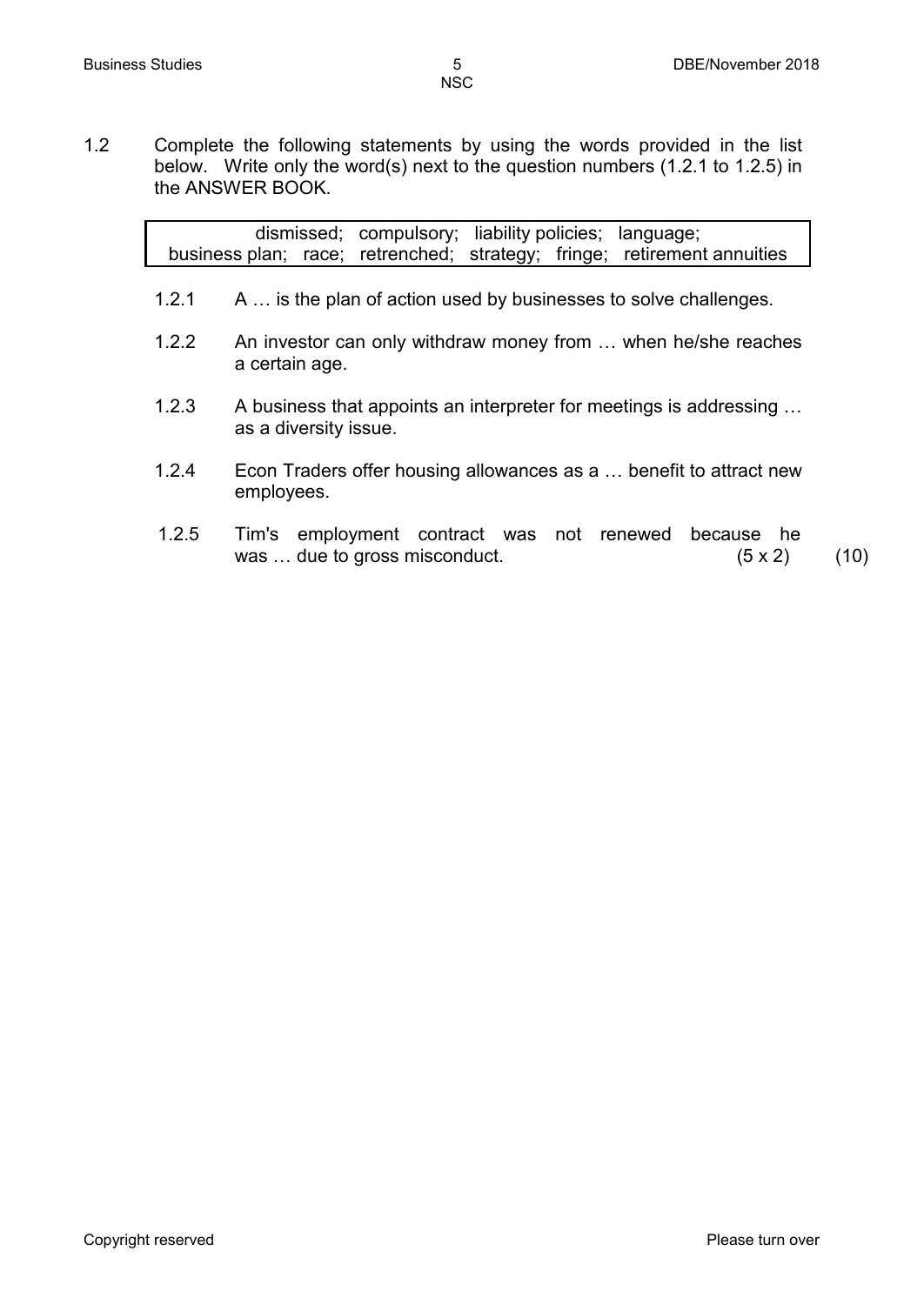1.3 Choose a description from COLUMN B that matches a term in COLUMN A. Write only the letter (A–J) next to the question numbers (1.3.1 to 1.3.5) in the ANSWER BOOK, e.g. 1.3.6 K.

|       | <b>COLUMN A</b>     |   | <b>COLUMN B</b>                                                   |
|-------|---------------------|---|-------------------------------------------------------------------|
| 1.3.1 | <b>Annual leave</b> | A | conduct preliminary interviews to<br>identify suitable applicants |
| 1.3.2 | Bar graph           | B | only young people are considered for                              |
| 1.3.3 | Inclusivity         |   | appointments                                                      |
| 1.3.4 | Grievance           | C | disagreement between two or more<br>parties in the workplace      |
| 1.3.5 | Selection           |   |                                                                   |
|       |                     | D | visualise a whole unit and the<br>proportion of its components    |
|       |                     | Е | attracting suitable candidates to apply<br>for a vacant post      |
|       |                     | F | employees are entitled to 21<br>consecutive days                  |
|       |                     | G | a set of sales figures shown as a<br>series of rectangles         |
|       |                     | H | when an employee has a complaint in<br>the workplace              |
|       |                     |   | people from different backgrounds are<br>employed                 |
|       |                     | J | employees are entitled to six weeks in<br>a three-year cycle      |

 $(5 \times 2)$   $(10)$ 

**TOTAL SECTION A: 40**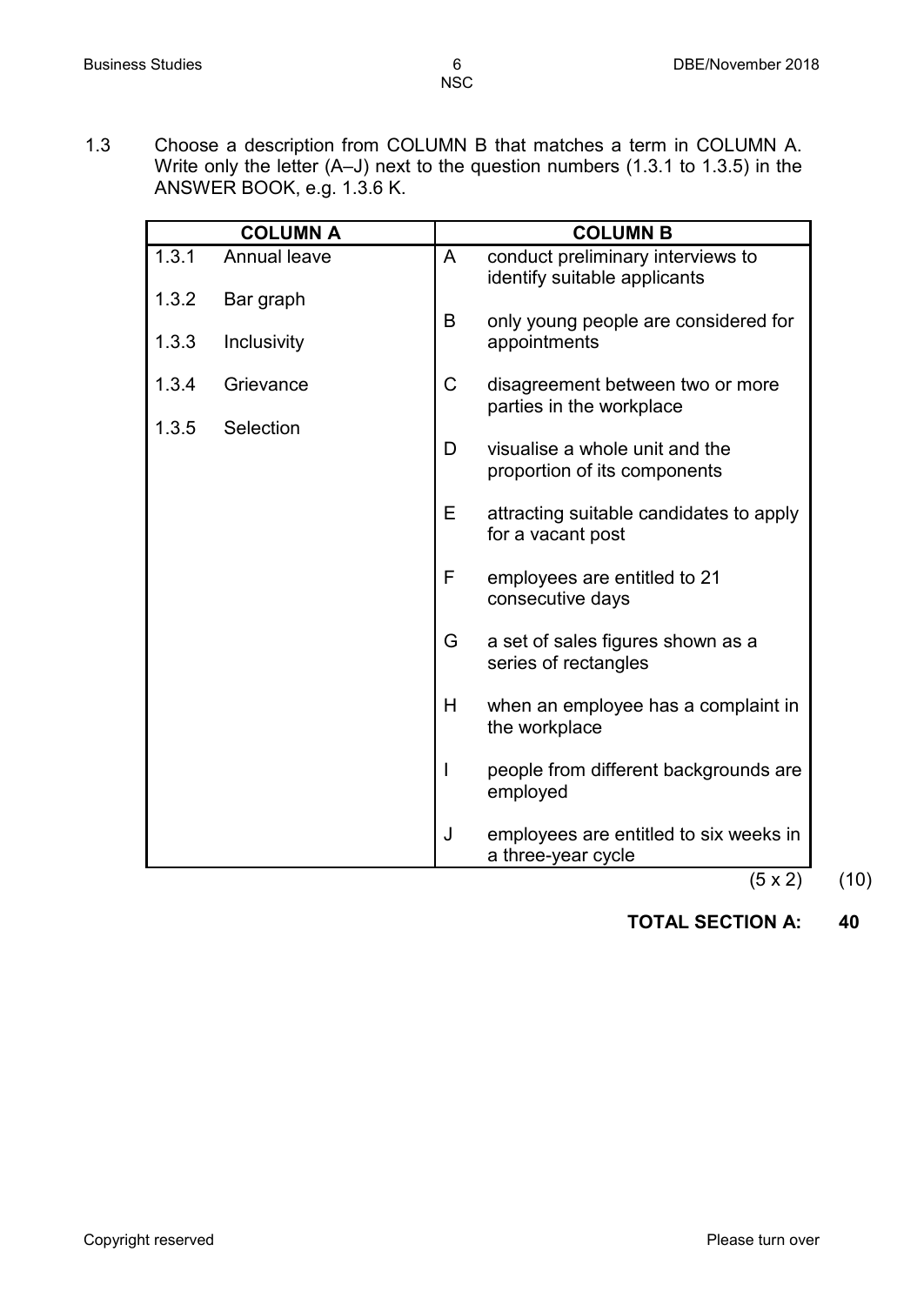# **SECTION B**

Answer ANY THREE questions in this section.

**NOTE:** Clearly indicate the QUESTION NUMBER of each question that you choose. The answer to EACH question must start on a NEW page, e.g. QUESTION 2 on a NEW page, QUESTION 3 on a NEW page, etc.

# **QUESTION 2: BUSINESS ENVIRONMENTS**

- 2.1 List FOUR pillars of the Broad-Based Black Economic Empowerment Act (BBBEE), 2003 (Act 53 of 2003). (4)
- 2.2 Outline the role of SETAs in supporting the Skills Development Act, 1998 (Act 97 of 1998). (8)
- 2.3 Read the scenario below and answer the questions that follow.

# **DUKA MINES (DM)**

Duka Mines specialise in the extraction of platinum. Their suppliers of mining equipment have increased their prices by more than 20%. The supervisor does not have a good working relationship with his employees. DM can no longer export their products due to an increase in the exchange rate.

2.3.1 Name the business sector in which DM operates. Motivate your answer by quoting from the scenario above. (3)

Use the table below as a guide to answer the questions that follow.

| <b>CHALLENGES</b><br>(2.3.2) | <b>BUSINESS</b><br><b>ENVIRONMENTS</b><br>(2.3.3) | <b>EXTENT OF CONTROL</b><br>(2.3.4) |
|------------------------------|---------------------------------------------------|-------------------------------------|
|                              |                                                   |                                     |
|                              |                                                   |                                     |
|                              |                                                   |                                     |

- 2.3.2 Quote THREE challenges from the scenario above that Duka Mines have to deal with. (3)
	-
- 2.3.3 Classify EACH challenge quoted in QUESTION 2.3.2 according to the business environment. (3)
- 2.3.4 State the extent of control that DM has over EACH business environment. (3)
- 2.4 Describe THREE types of diversification strategies. (9)
- 2.5 Explain the purpose of the Basic Conditions of Employment Act (BCEA), 1997 (Act 75 of 1997). (6)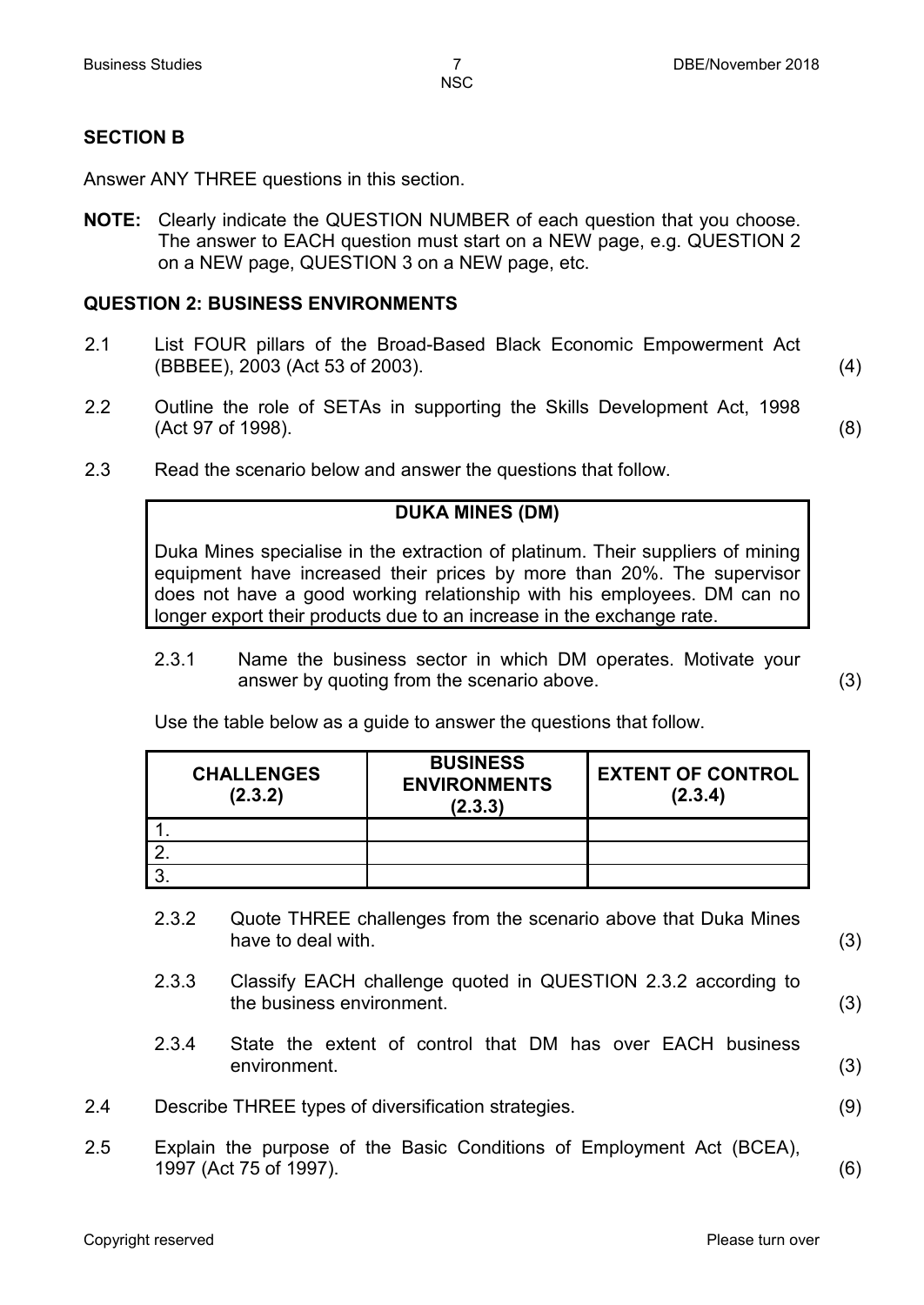**[60]**

2.6 Read the scenario below and answer the questions that follow.

#### **SPEEDY DRYCLEANERS (SD)**

Speedy Drycleaners advertised a vacant post for a receptionist in the newspaper. People with disabilities were encouraged to apply for this vacant position.

- 2.6.1 Identify the Act that was applied by Speedy Drycleaners. Motivate your answer by quoting from the scenario above. (3)
- 2.6.2 Evaluate the impact of the Act, identified in QUESTION 2.6.1, on businesses. (8)
- 2.7 Advise businesses on steps that they should follow when evaluating a strategy. (10)

# **QUESTION 3: BUSINESS VENTURES**

| 3.1 |       | Give THREE examples of insurable risks.                                                                                                                                                                     | (3) |
|-----|-------|-------------------------------------------------------------------------------------------------------------------------------------------------------------------------------------------------------------|-----|
| 3.2 |       | Outline TWO rights of ordinary shareholders.                                                                                                                                                                | (4) |
| 3.3 |       | Tammy allocates tasks to employees according to their level of maturity.                                                                                                                                    |     |
|     | 3.3.1 | Name the leadership theory that Tammy is applying.                                                                                                                                                          | (2) |
|     | 3.3.2 | Discuss the leadership theory identified in QUESTION 3.3.1.                                                                                                                                                 | (8) |
| 3.4 |       | Distinguish between a private company and a public company.                                                                                                                                                 | (8) |
| 3.5 |       | Read the scenario below and answer the questions that follow.                                                                                                                                               |     |
|     |       | Ronnete wants to invest R30 000 in a fixed deposit for two years. She<br>approached two banks. Saints Bank offered her 12% simple interest per<br>annum and Caprica Bank 12% compounded interest per annum. |     |
|     | 3.5.1 | Calculate the interest amount Ronnete will receive after two years if<br>she invests with Saints Bank.                                                                                                      | (3) |
|     | 3.5.2 | Calculate the interest amount Ronnete will receive after two years if<br>she invests with Caprica Bank.                                                                                                     | (4) |
|     | 3.5.3 | Recommend the best investment option for Ronnete. Motivate your<br>answer.                                                                                                                                  | (3) |
| 3.6 |       | Discuss any TWO principles of insurance.                                                                                                                                                                    | (6) |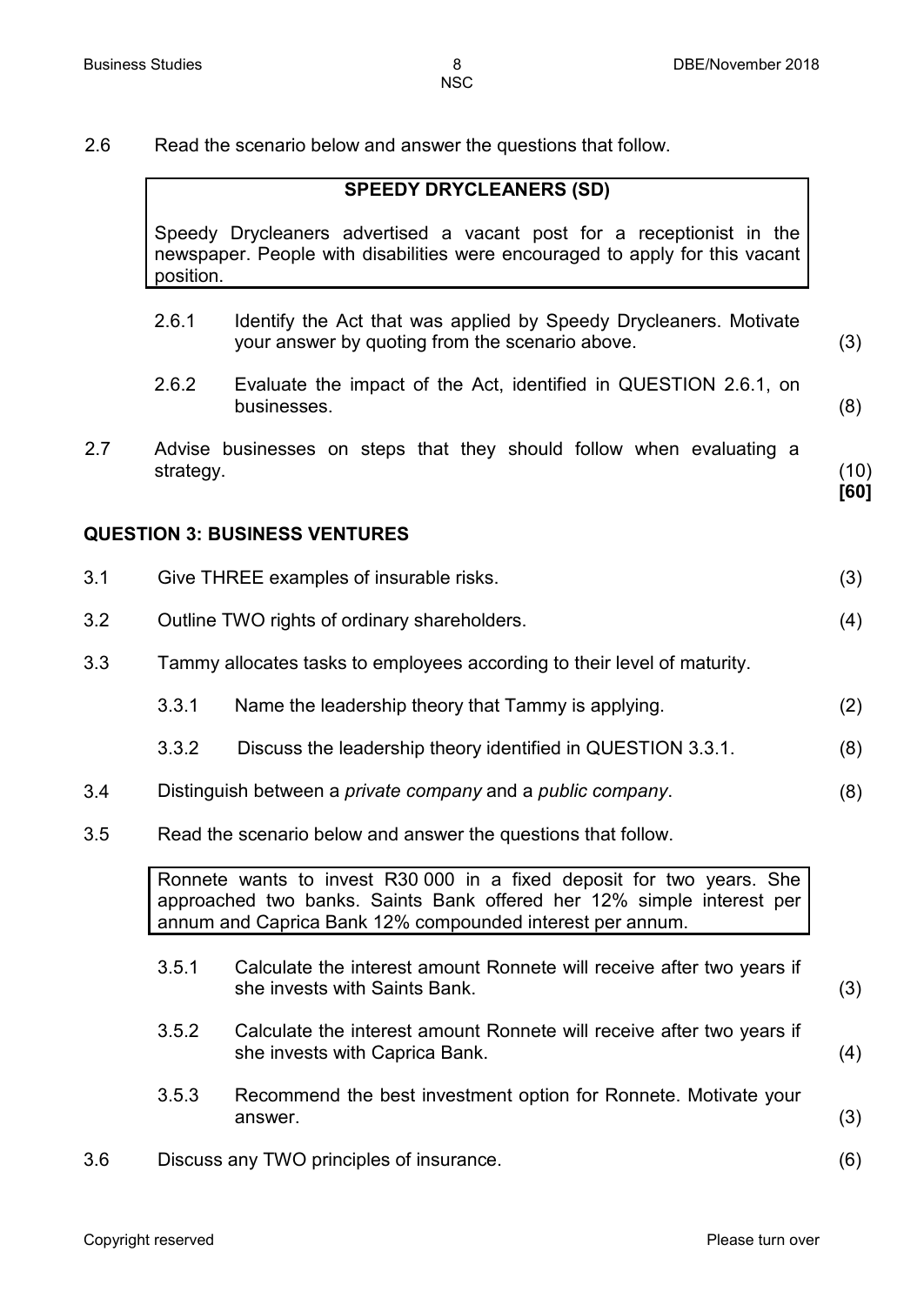**[60]**

3.7 Read the scenario below and answer the questions that follow.

# **JAVAS SHOE MANUFACTURER (JSM)**

Sipho, the marketing manager of JSM, explained his future plans to increase sales to various stakeholders. Hard copies of his plans were distributed for future reference.

- 3.7.1 Identify the type of visual aid that Sipho used. Motivate your answer by quoting from the scenario above. (3)
- 3.7.2 Evaluate the impact of the visual aid identified in QUESTION 3.7.1. (8)
- 3.7.3 Advise Sipho on the factors that he should consider when responding to questions in a professional manner. (8)

**QUESTION 4: BUSINESS ROLES**

- 4.1 State FIVE causes of conflict in the workplace. (5)
- 4.2 Outline the benefits of diversity in the workplace. (8)
- 4.3 Read the scenario below and answer the questions that follow.

# **SHINING STARS (SS)**

Lerato, Josiah and Gerry started a recycling project, known as Shining Stars. Josiah always questioned the other members' ideas and opinions as he wanted to be the team leader. The team members eventually reached an agreement and consensus on the way forward.

4.3.1 Identify the TWO stages of team development that were experienced by SS. Motivate your answer by quoting from the scenario above. (6)

Use the table below as a guide to answer QUESTION 4.3.1.

| <b>STAGES OF TEAM</b><br><b>DEVELOPMENT</b> | <b>MOTIVATION</b> |
|---------------------------------------------|-------------------|
|                                             |                   |
|                                             |                   |

| 4.3.2 | Explain THREE other stages of team development. | (9) |
|-------|-------------------------------------------------|-----|
|-------|-------------------------------------------------|-----|

- 4.4 Discuss the advantages of creative thinking in the workplace. (8)
- 4.5 Explain how businesses could apply the force-field analysis technique to solve business problems. (6)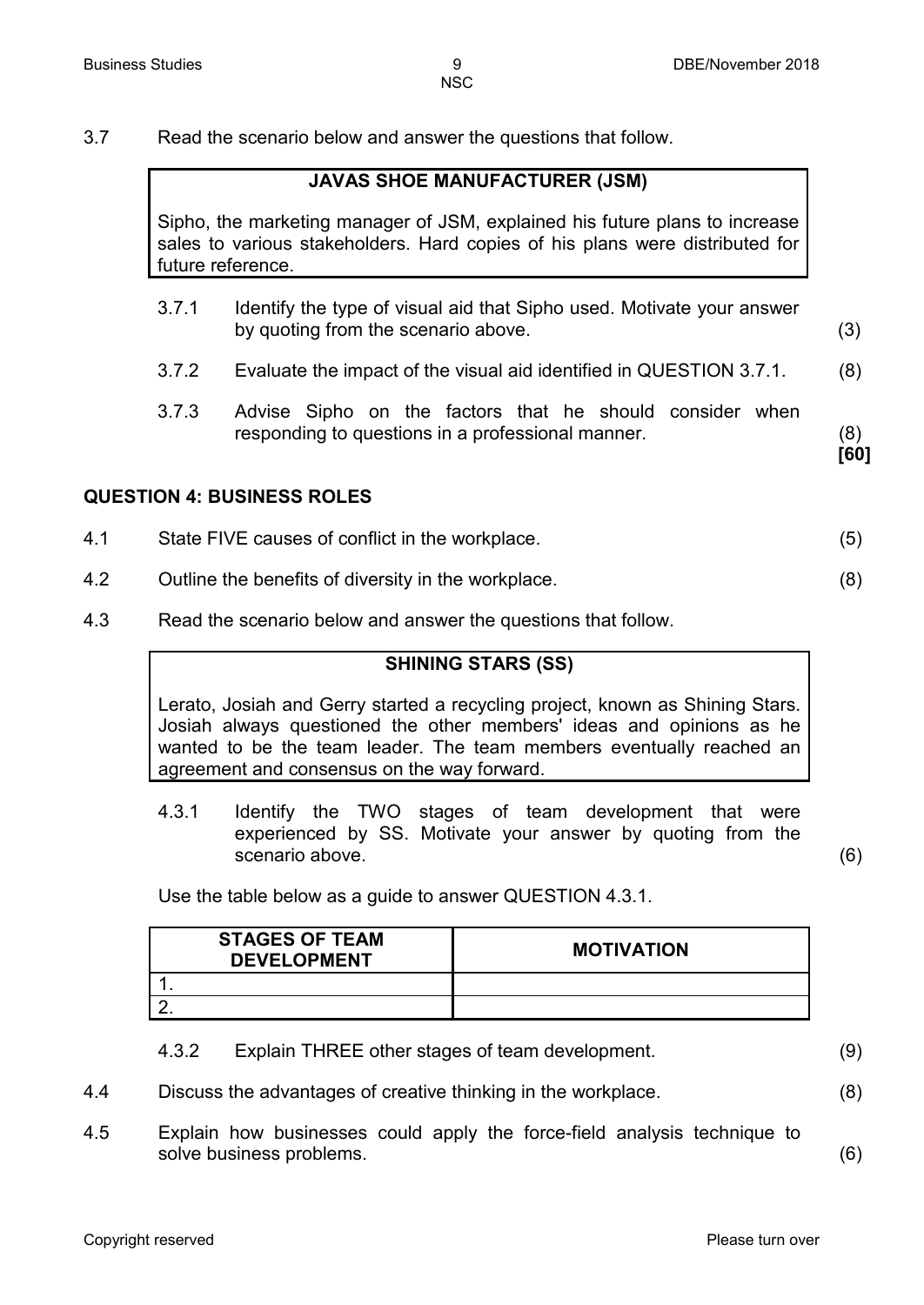4.6 Read the scenario below and answer the questions that follow.

# **LELETHU SHUTTLE SERVICES (LSS)**

Lelethu Shuttle Services provide transport services for tourists in Sharpeville. Albert, a well-experienced employee in the transport industry, refuses to take instructions from management. Njabulo, the supervisor at LSS, is always arguing and fighting with the clients.

4.6.1 Identify the types of difficult personalities displayed by Albert and Njabulo. Motivate your answer by quoting from the scenario above. (6)

Use the table below as a guide to answer QUESTION 4.6.1.

| <b>EMPLOYEES</b> | <b>TYPE OF DIFFICULT</b><br><b>PERSONALITY</b> | <b>MOTIVATION</b> |
|------------------|------------------------------------------------|-------------------|
| Albert           |                                                |                   |
| <b>Niabulo</b>   |                                                |                   |

- 4.6.2 Recommend ONE strategy that LSS can use to deal with EACH type of difficult personality identified in QUESTION 4.6.1. (4)
- 4.7 Suggest ways in which businesses could promote social rights in the workplace. (8)

# **QUESTION 5: BUSINESS OPERATIONS**

- 5.1 Name FOUR sources of internal recruitment. (4)
- 5.2 Outline the purpose of induction as a human resources activity. (8)
- 5.3 Read the scenario below and answer the questions that follow.

# **ELZETTE TRADING (ET)**

Elzette shortlisted five suitable candidates and invited them for interviews. Candidates were allocated the same amount of time and their responses were recorded. All candidates showed confidence and asked clarity-seeking questions.

5.3.1 Quote from the scenario above the role of the interviewer and interviewee/candidate during the interview.

Use the table below as a guide to answer QUESTION 5.3.1.

| <b>ROLE</b>            | <b>QUOTES</b> |   |
|------------------------|---------------|---|
| Interviewer/Elzette    | . .           |   |
|                        | <u>.</u>      |   |
| Interviewee/Candidates |               |   |
|                        |               | 4 |

5.3.2 Explain the role of the interviewer when preparing for an interview. (8)

**[60]**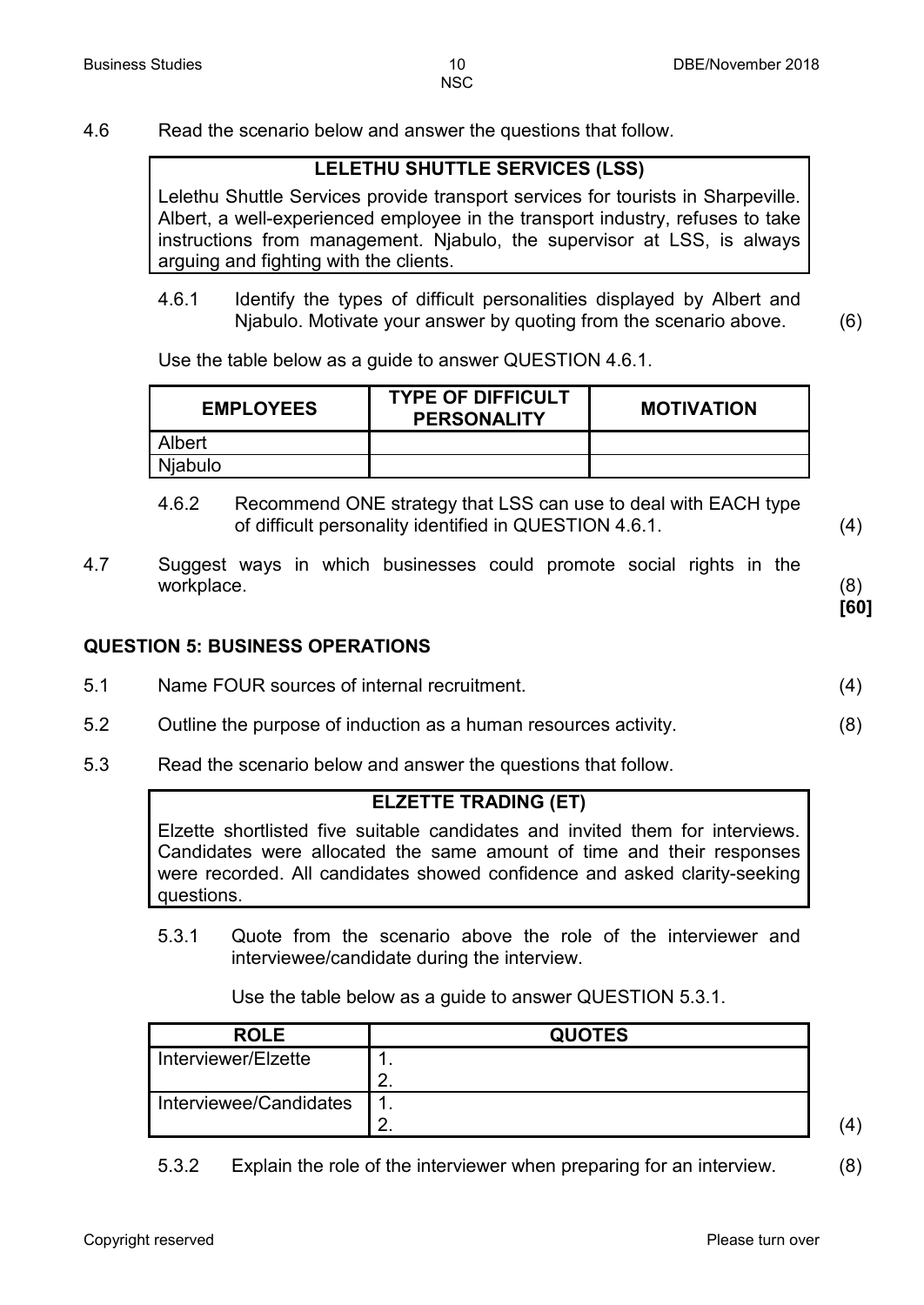5.4 Differentiate between *job description* and *job specification*. (8)

**[60]**

5.5 Read the scenario below and answer the questions that follow.

# **STRYDOM LEATHERS LIMITED (SLL)**

Strydom Leathers Limited is a large business that specialises in the manufacturing of quality leather bags. They often upgrade their production process to stay ahead of their competitors. Customers are always requested to provide feedback about their products.

5.5.1 Identify the total quality management (TQM) elements applied by SLL. Motivate your answer by quoting from the scenario above.

Use the table below as a guide to answer QUESTION 5.5.1.

| <b>TQM ELEMENTS</b> | <b>MOTIVATION</b> |  |
|---------------------|-------------------|--|
|                     |                   |  |
|                     |                   |  |

- 5.5.2 Evaluate the impact of ONE TQM element, identified in QUESTION 5.5.1, on Strydom Leathers Limited as a large business. (8)
- 5.6 Explain the impact of TQM if it is poorly implemented by businesses. (6)
- 5.7 Advise businesses on the benefits of a good quality management system. (8)

**QUESTION 6: MISCELLANEOUS TOPICS**

#### **BUSINESS ENVIRONMENTS**

- 6.1 Identify the PESTLE element that poses a challenge to Tsego Manufacturers in EACH statement below.
	- 6.1.1 Customers cannot afford to buy Tsego Manufacturers' products due to low income levels. (2)
	- 6.1.2 Tsego Manufacturers cannot afford to implement correct measures when disposing of waste material. (2)
	- 6.1.3 Tsego Manufacturers have lost many customers due to a lack of on-line buying facilities. (2)
	- 6.1.4 Tsego Manufacturers have increased their prices due to the high inflation rate. (2)
- 6.2 Explain the advantages of intensive strategies for businesses. (6)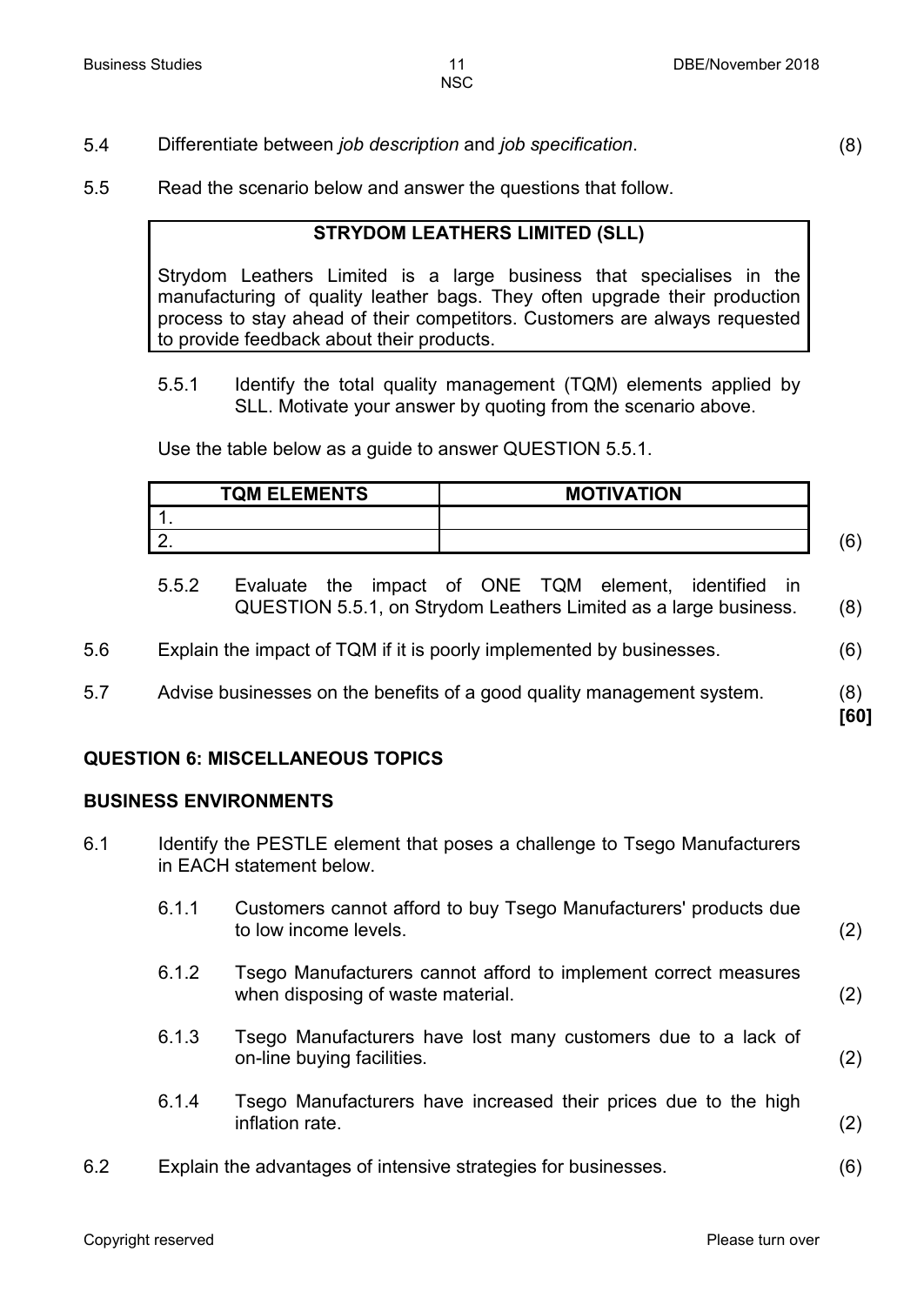#### **BUSINESS VENTURES**

- 6.3 Discuss the importance of state-owned companies (SOC). (6)
	-

6.4 Read the scenario below and answer the questions that follow.

# **JENNY AND JONE AUDITORS (JJA)**

Jenny and Jone Auditors insured their office building for R1 000 000. The market value of the building is R1 500 000. The building was damaged by floods and the damage amounted to R80 000. They received compensation of R53 333 from the insurance company.

- 6.4.1 Identify the insurance clause applied by the insurance company in the scenario above. (2) 6.4.2 Elaborate on the meaning of the insurance clause identified in QUESTION 6.4.1. (4) 6.4.3 Outline TWO advantages of insurance for businesses. (4) **BUSINESS ROLES** 6.5 Give FOUR examples of unfair advertising. (4) 6.6 Identify the problem-solving technique applied by Garry Cycling Store in EACH statement below. 6.6.1 Garry engages in a role-play conversation with an imaginary person to clarify a proposed solution to a problem. 6.6.2 Employees were requested to first generate ideas and then share their ideas with other group members. 6.6.3 Experts were requested to complete a questionnaire on how to solve their business problems. (6) 6.7 Recommend strategies that businesses could use to deal with the pricing of goods in rural areas. (6) **BUSINESS OPERATIONS** 6.8 Define *placement* as a human resources activity. (2) 6.9 Explain TWO salary determination methods that businesses could apply to remunerate their employees. (6) 6.10 Advise the human resources manager on aspects that should be included in an employment contract. (6) **[60]**
	- **TOTAL SECTION B: 180**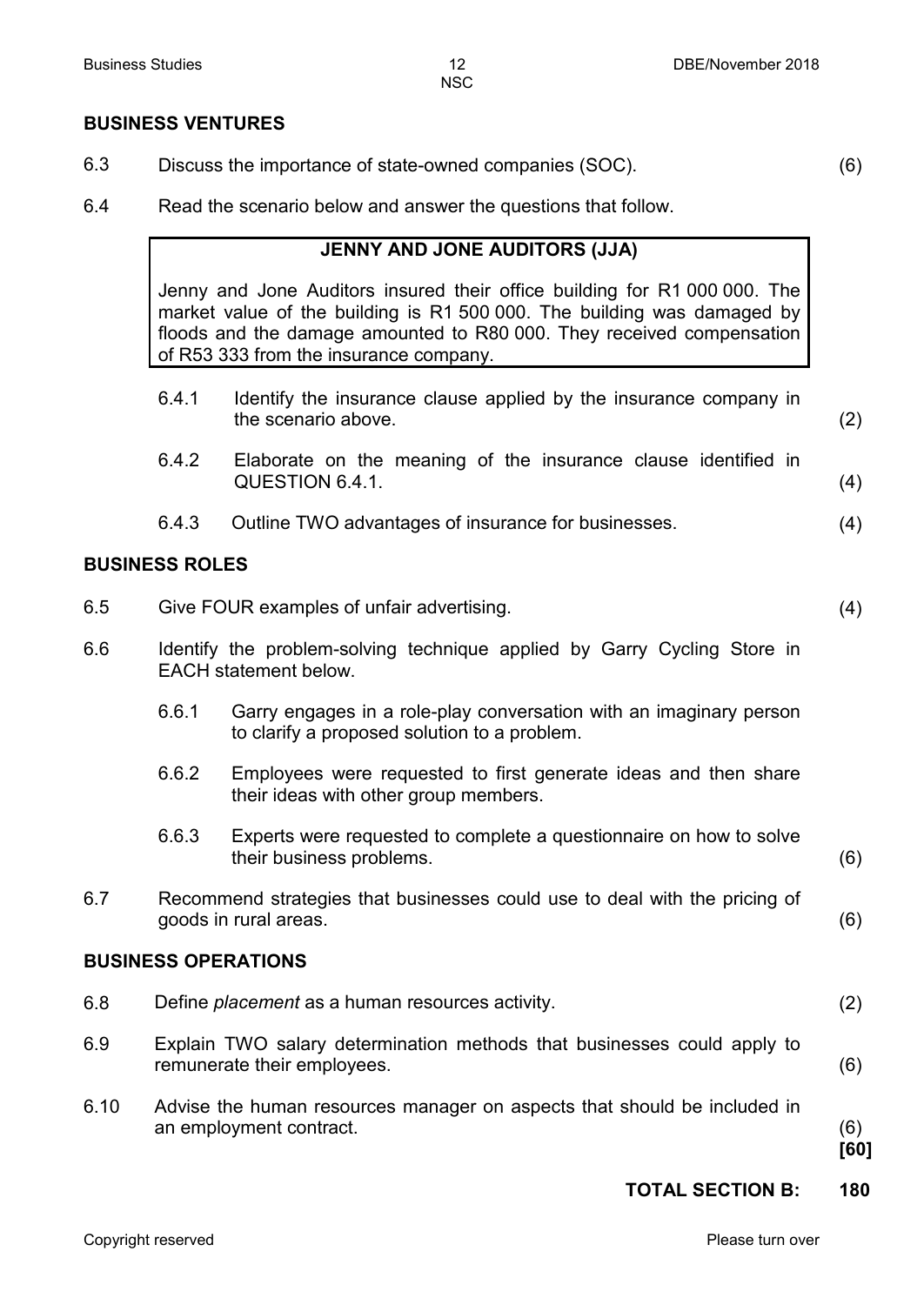# **SECTION C**

Answer ANY TWO questions in this section.

**NOTE:** Clearly indicate the QUESTION NUMBER of each question chosen. The answer to EACH question must start on a NEW page, e.g. QUESTION 7 on a NEW page, QUESTION 8 on a NEW page, etc.

# **QUESTION 7: BUSINESS ENVIRONMENTS (LEGISLATION)**

Many consumers have welcomed the introduction of the Consumer Protection Act (CPA), 2008 (Act 68 of 2008) and the National Credit Act (NCA), 2005 (Act 34 of 2005) as they protect them against unfair business practices. Some businesses believe that the NCA reduces their market share and therefore they do not want to comply with this Act.

As an expert on recent legislation, write an essay on the following aspects:

- Outline the purpose of the CPA.
- Discuss the impact of the CPA on businesses.
- Recommend ways in which businesses could promote the following consumer rights, as stipulated in the CPA:
	- $\circ$  Right to privacy and confidentiality
	- $\circ$  Right to information about products and agreements  $\circ$  Right to fair value/good quality and safety
	- Right to fair value/good quality and safety
- Advise businesses on penalties/consequences that may be imposed for non-compliance with the NCA. **[40]**

**QUESTION 8: BUSINESS VENTURES (INVESTMENTS AND FORMS OF OWNERSHIP)**

Peter and Teko are partners in P & T Consultancy. They are considering investing their surplus funds in RSA Retail Savings Bonds/government retail bonds and in preference shares of companies listed on the JSE.

Keep the scenario above in mind and write detailed notes on the following aspects:

- Outline the functions of the JSE.
- Describe FOUR types of preference shares.
- Evaluate the impact of the RSA Retail Savings Bonds/government retail bonds on investors.
- Advise Peter and Teko on how the following factors could contribute to the success and/or failure of their partnership:
	- o Management
	- o Legislation **[40]**